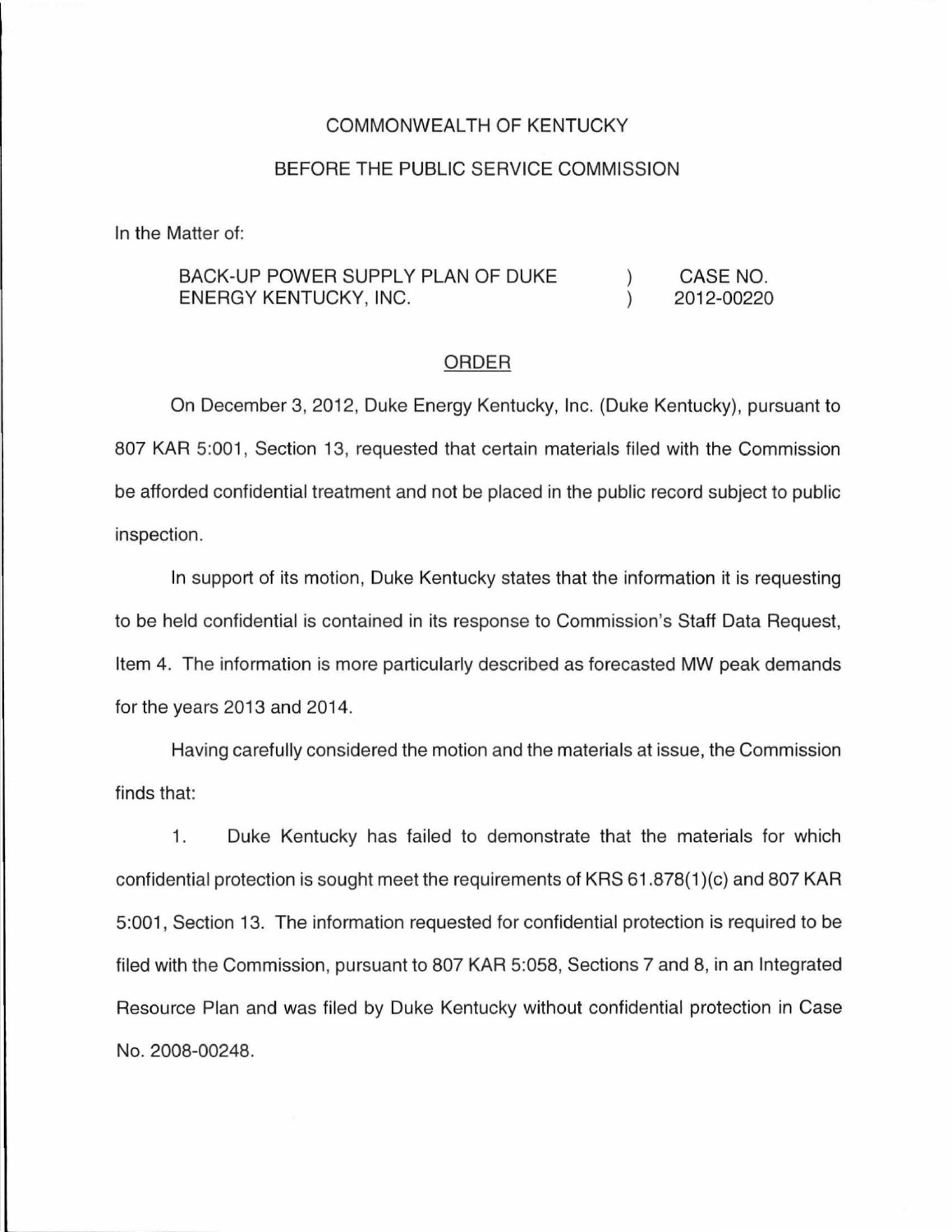IT IS THEREFORE ORDERED that:

1. The materials for which Duke Kentucky seeks confidential treatment do not meet the criteria for confidential protection as defined in KRS 61.878(1)(c) and 807 KAR 5:001, Section 13, and therefore Duke Kentucky's Motion for Confidential Treatment is denied.

2. Within 30 days of the date of this Order, Duke Kentucky shall file revised pages reflecting as unredacted the information that has been denied confidential treatment.

3. The materials for which Duke Kentucky seeks confidential protection shall not be placed in the public record for 30 days following the date of this Order to allow Duke Kentucky to seek any remedy afforded by law.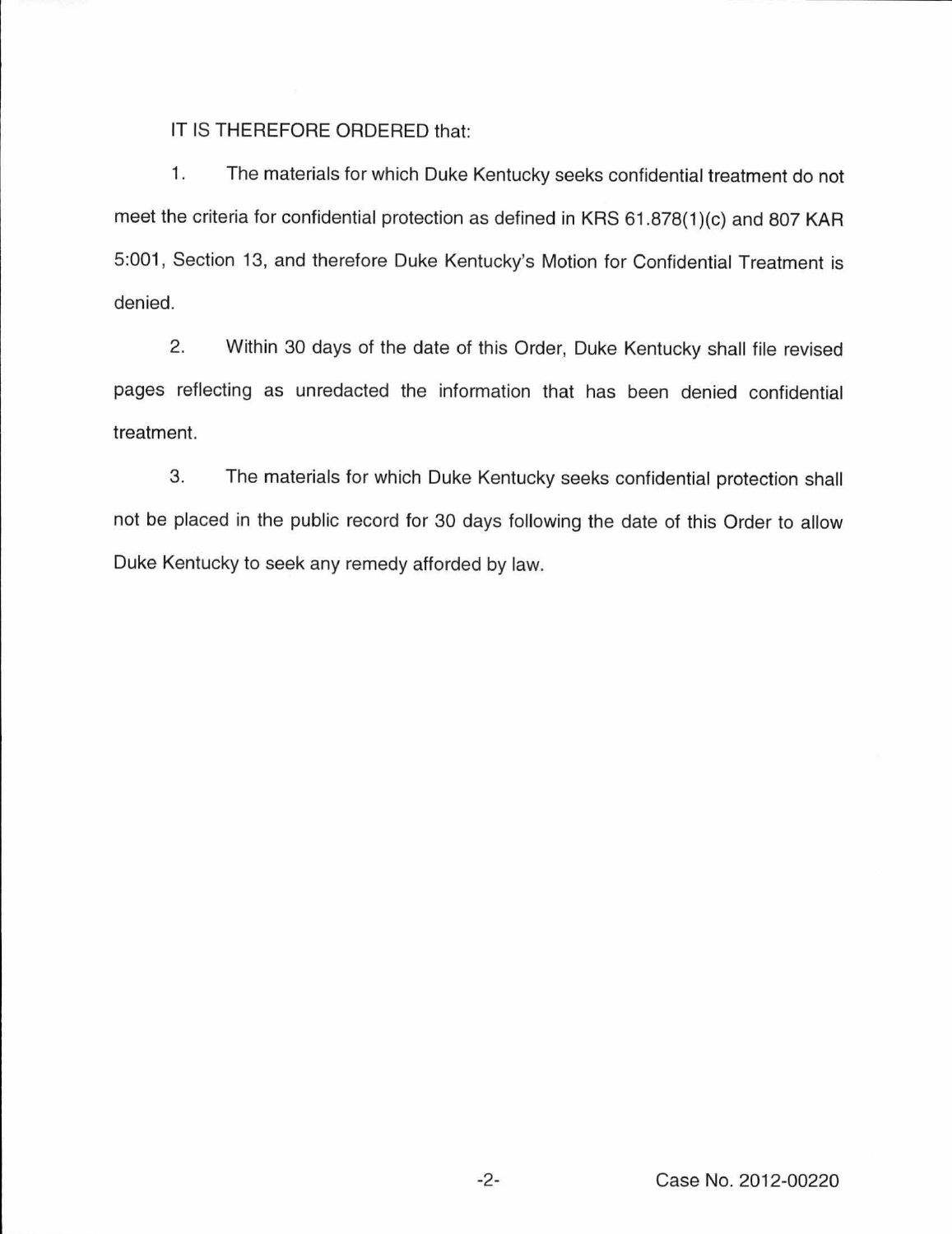By the Commission

ENTERED

**JAN** 2 4 2019

KENTUCKY PUBLIC SERVICE COMMISSION

ATTEST: **TORExecutive Director** 

Case No. 2012-00220

 $\sim$